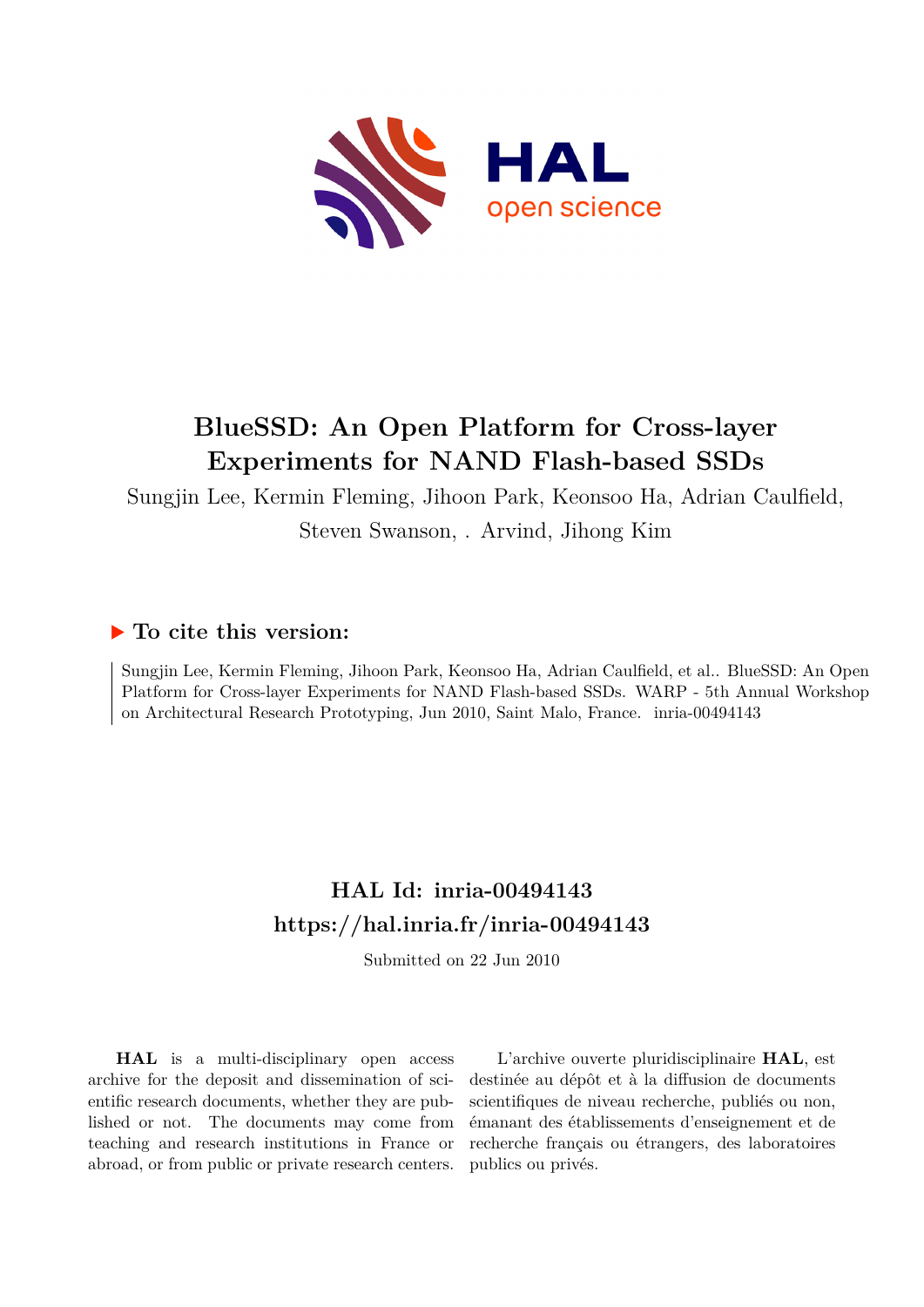## **BlueSSD: An Open Platform for Cross-layer Experiments for NAND Flash-based SSDs**

Sungjin Lee<sup>1</sup>, Kermin Fleming<sup>2</sup>, Jihoon Park<sup>1</sup>, Keonsoo Ha<sup>1</sup>, Adrian Caulfield<sup>3</sup> Steven Swanson<sup>3</sup>, Arvind<sup>2</sup>, and Jihong Kim<sup>1</sup>

School of  $CSE<sup>1</sup>$  CSAIL<sup>2</sup> Department of  $CSE<sup>3</sup>$ 

Seoul National University Massachusetts Institute of Technology University of California, San Diego {chamdoo,promar2,air21c,jihong}@davinci.snu.ac.kr {kfleming,arvind}@csail.mit.edu {acaulfie,swanson}@cs.ucsd.edu

*Abstract: In this paper we describe BlueSSD, an open platform for exploring hardware and software for NAND flash-based SSD architectures. We introduce the overall architecture of BlueSSD from a hardware and software perspective and briefly explain our design methodology. Preliminary evaluation shows that BlueSSD delivers performance comparable to commercially available SSDs.*

### **1. Introduction**

With continuing improvements in both capacity and price, NAND flash-based solid-state drives (SSDs) are becoming increasingly popular in a variety of systems ranging from embedded devices to enterprise servers. Over the past few years, a considerable number of studies have been conducted on designing storage architectures and firmware techniques [1]. However, the evaluation and verification of such designs has typically been performed in software simulation, raising the usual simulation issues of modelling speed and fidelity.

The picture for SSD prototyping grows even more cloudy in the future. Flash devices have already reached 20nm, and manufacturers have already begun to suggest that, to meet disk-scaling estimates, multi-level flash cells (MLC), which permit the encoding of several bits per cell, will have to be exploited to provide higher density. However, the performance degradation encountered in using multi-level flash is well-known: MLC flash is both slower and has a higher bit-error rate than single level cell (SLC) flash. Thus, developers of flash disks are faced with a somewhat difficult challenge – how to improve performance and reliability of SSDs while dealing with an increasingly unreliable substrate.

It is likely that the solutions to the density problems will require some hardware acceleration. Compression techniques reduce the raw data stored on the disks, improving density. Error correction seeks to increase disk reliability, at the cost of decreasing density. The interplay of these and other similar operations is not clear. However, it is likely that hardware acceleration, by itself, will not provide a complete solution. The file system layer may contain information which can improve the performance of the hardware layer. For example, the file system may flag files that it believes will compress well. Therefore, careful attention must be paid to the co-design problem to enable the development of cross-layer protocols.

In this paper, we present an open development plat-

form for flash-based SSDs, called *BlueSSD*, which is based on an FPGA prototyping system. Our primary goal is to develop a generic infrastructure for designing, implementing, and evaluating hardware/software components efficiently. BlueSSD provides a software framework for developing flash firmware on top of a user-modifiable hardware platform. Hardware components of BlueSSD are developed using Bluespec [2], a high-level hardware description language that supports fast prototyping, especially as compared to Verilog and VHDL. BlueSSD provides the first open-source, flashenabled infrastructure to the community.

## **2. Solid State Drives**

SSDs seek to emulate traditional hard disk drive (HDD) technology while providing higher performance at a lower operating power. Like its predecessor, the solid state drive provides traditional read and write operations on logical pages of data, typically a few kilobytes in size. SSDs however, have a few key operational differences which require the introduction of a separate, specialized software, known as the flash translation layer (FTL), to maintain the abstraction of the HDD. This layer allows production file systems to seamlessly interface with the underlying SSD substrate.

The major difference between flash and disk resides in the write operation. Flash technology does not support re-writes in-situ. Rather, due to the physical properties of flash cells, a block in flash must be erased before it can be rewritten. Although the SSD write operation is relatively fast, the erase operation takes a long time and operates over a block comprised of many pages, rather than on a single page. Thus, to erase a block, all pages with live data within a block must be copied somewhere else. These properties of the SSD yield the two most important functions of the FTL. First, because logical blocks in the SSD change physical location frequently, a mapping problem exists, which must be solved by the FTL. Second, due to the coarse granularity of the erase operation, erasure-on-write is impractical. Thus, the FTL must take care of producing writable pages off-line, so that a pool of pages is always available for writing. This process, which involves erasing pages and copying their live content elsewhere, is known as garbage collection, and exposes many interesting architectural trade-offs, particularly since flash chips have a finite number of erase-write cycles in their useful lifetime.

Beneath the FTL lies the SSD controller. Imple-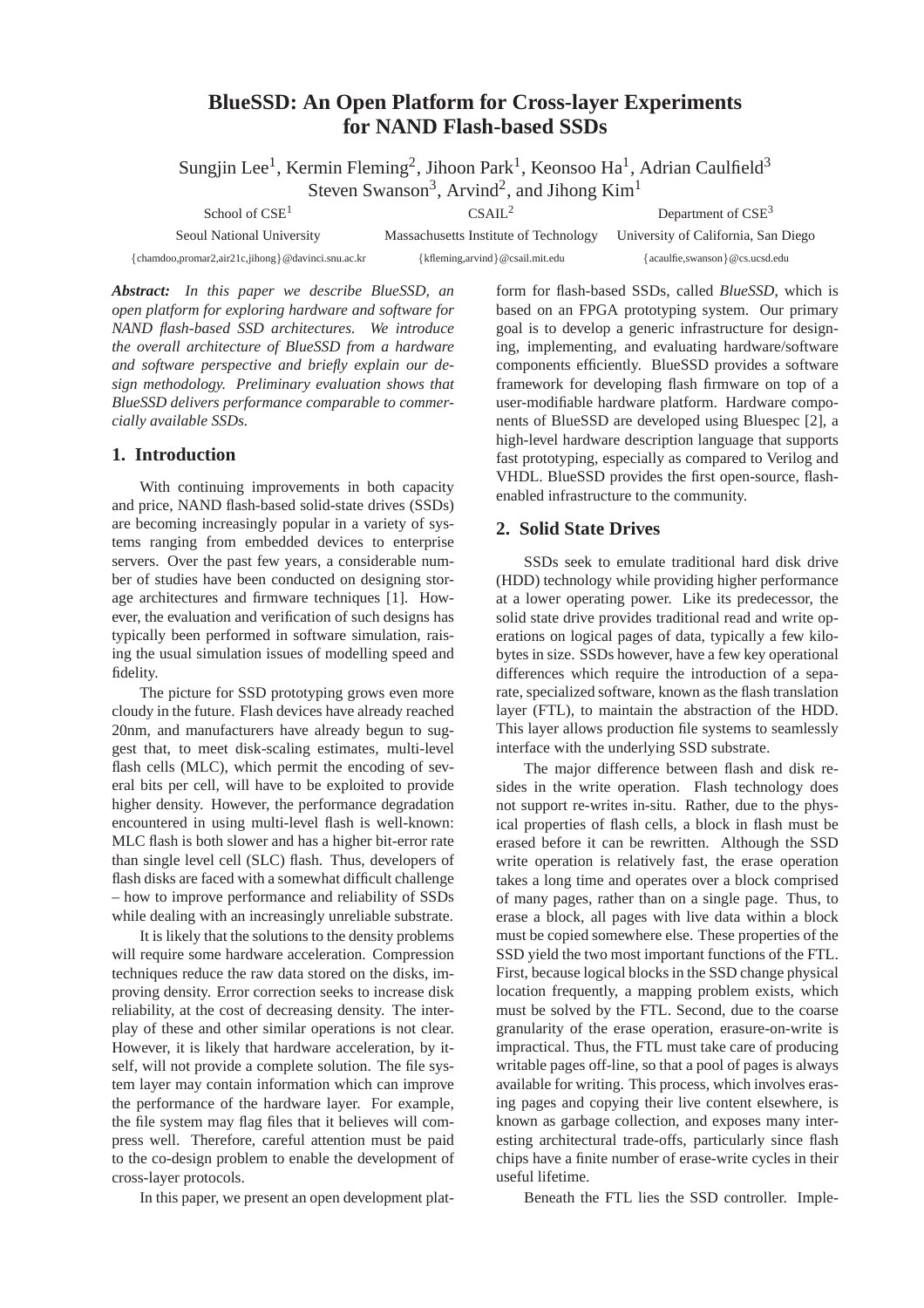

Figure 1: The overall architecture of BlueSSD.

mented in hardware, this layer translates the commands of the FTL into a series of operations, typically involving the transfer of data from memory to the flash, but possibly also involving other compute-intensive data transformations, like compression or error correction. This layer may also introduce some fine-grained reordering of operations according to their data dependencies. For example, the controller may allow reads to bypass outstanding erase and write operations, provided that no data dependencies are violated.

At the bottom of the SSD stack are the physical devices, an amalgamation of flash chips wired together on a set of shared buses. The buses are operated independently by separate, relatively simple finite state machines.

### **3. BlueSSD**

#### **3.1. BlueSSD Hardware**

Figure 1 shows the overall architecture of BlueSSD. BlueSSD is based on the Zarkov system [3], an SSD prototype developed by UCSD, and is extended to provide more efficient and flexible hardware/software design environment. BlueSSD is built on top of the Xilinx XUPV2P FPGA board [4] and the custom flash storage daughter board shown in Figure 4 (see Appendix). The flash daughter board holds up to 32 flash packages and up to four identical buses. Each of the four buses on the daughter board consists of up to 8 packages and up to 16 chip-enables. The bus supports eight 1- or 2-chip enable packages or four 4-chip enable packages. Currently, the board is populated with 32 1GB MLC flash parts, each with a single chip enable.

The flash controller of BlueSSD is implemented in the FPGA fabric using a combination of a Bluespec wrapper and modified bus controllers from Zarkov. The PowerPC 405 (PPC 405) on the XUP board runs the Linux 2.6.25.3 kernel [5] that is used as a platform for firmware such as a flash translation layer (FTL). The DRAM memory is used to store data for both system software and also the hardware system. The 100Mb Ethernet controller allows us to transfer data from/to the PC host system.

#### **3.2. Hardware Design Methodology**

The major issue in developing extensible hardware is interface definition. This problem is particularly important in the context of BlueSSD because we expect users to extend its hardware and software functionality in parallel. In typical hardware designs, designers are free to choose whatever wire semantics and timing they like. For example, a wire involved in notifying a user of some status could be pulsed once or held at a level until the status changes. This diversity greatly increases the burden of modification to the system, since each interface must be understood in detail.

BlueSSD handles the problem of imprecise interface definition by relying on the Bluespec programming language. Bluespec automatically generates signals noting when interfaces may be activated. In BlueSSD, all interfaces generating state updates are request-response and rely on Bluespec to generate correct signalling. Thus, designers are freed from the task of understanding sub-interfaces completely – the burden of determining when an interface may be activated is placed upon the designer of the interface, not the user of the interface.

We further simplify the interfaces in BlueSSD by adopting a latency insensitive design style, which has been used to facilitate modular refinement in a several large systems [6] [7]. Our modules are not permitted to make timing assumptions about when their inputs will be ready. For example, our memory controller does not begin a write transaction until it has received the data for the transaction, because it cannot assume that streaming data will be provided at a sufficient rate. This enables users to develop code in an incremental manner, since any new module need only be *functionally* correct. Latency insensitivity is also critical in evaluating different SSDs architectures, since we may freely alter the performance of system peripherals, like memory, without affecting the functional correctness of BlueSSD.

Finally, we provide a set of abstractions for interfacing with system resources. For example, in our current system, the controller hardware accesses system memory via a multiplexed DMA engine. Components of BlueSSD which utilize the memory are presented with one of two abstractions, either a streaming burst memory interface or a BRAM-like single word memory interface; the plumbing for these interfaces is generated automatically by the compiler. Users of the memory abstractions are unaware of the underlying multiplexing, beyond observing performance degradation in the case of contention. We provide similar abstractions for inter-hardware communication and for debugging.

#### **3.3. Debugging**

The full BlueSSD system makes use of a production Linux file system and a full FTL. However, de-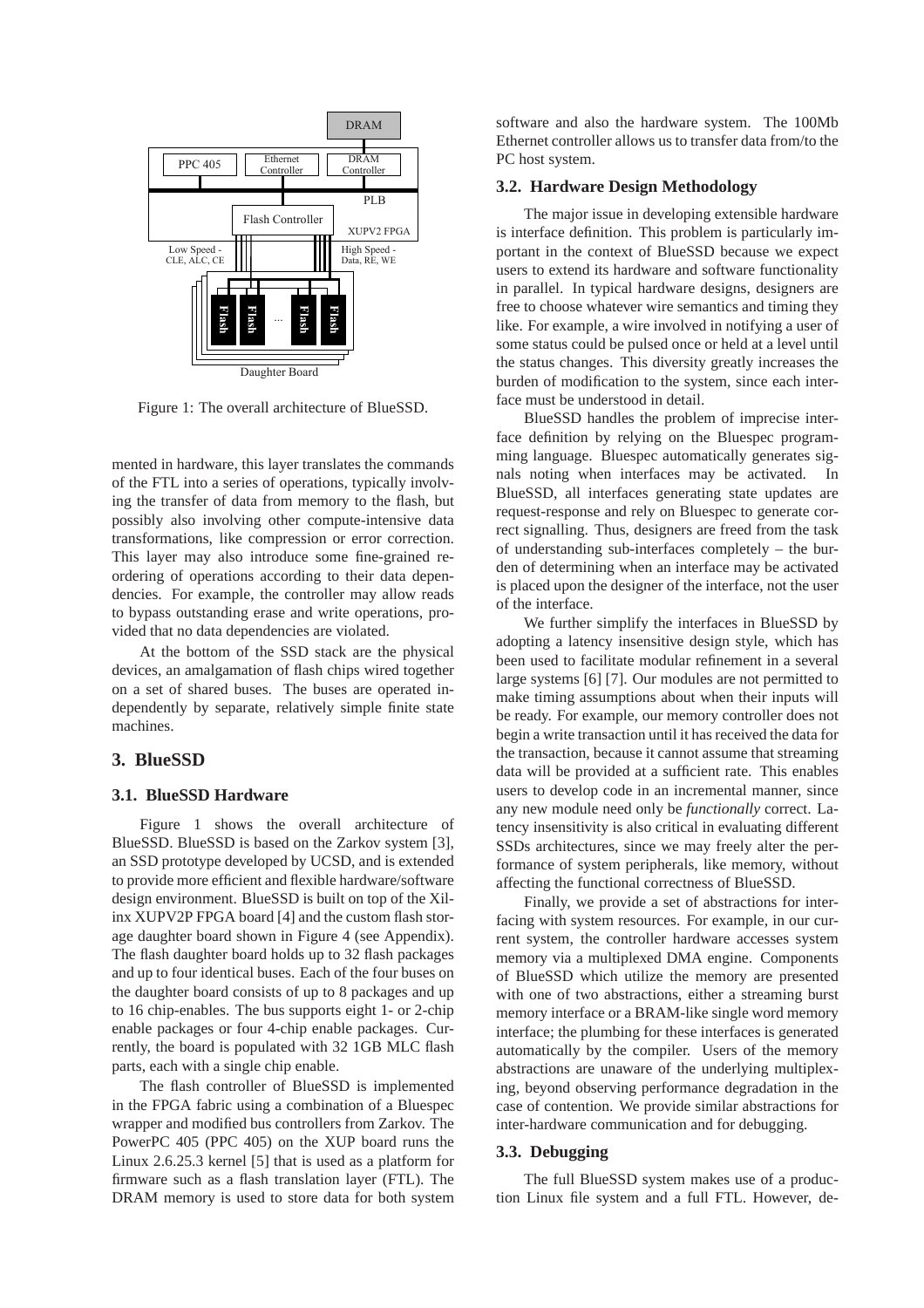

Figure 2: The overall structure of the flash firmware.

bugging a hardware system in the context of complex software system is difficult. To ease the task of hardware designer, we provide multiple debugging systems of varying functionality and complexity. For general debugging, we provide a direct, independent, and extensible interface to the hardware controller from a host PC. To facilitate this interface, we have ported the AWB [8] hardware development system to the XUPV2. We make use of the debugging facilities offered in that tool, such as soft connections, to add debug logic at various points in the controller, without modifying the external interface of the controller. We have found this particularly useful in collecting run-time statistics and in debugging deadlocks.

Although the host debugging interface is general, it is impossible to achieve 100MB/s bandwidth over a serial link. For high-speed testing, we provide a processor-based driver with a light-weight library for exercising the SSD. Since this configuration lacks an OS interface, it cannot be used to evaluate real workloads, but it can be used to collect performance statistics on a wide range of synthetic performance benchmarks. We find that data on the raw performance of the SSD hardware collected from this system is more accurate, as interference from the software system is almost completely eliminated.

#### **3.4. SSD Software**

In designing BlueSSD, one of our goals is to provide a flexible software infrastructure so that several flash management schemes can be employed with minimal modifications to the existing software system. To achieve this goal, the software of BlueSSD is constructed with a layered design emphasizing modularity at each level.

Figure 2 shows the overall structure of the flash firmware, which is composed of three layers: a device driver for the flash controller, a host interface, and a flash translation layer (FTL). The device driver provides the interface for the FTL to access the flash controller and provides the upper layer with several lowlevel functions that perform page read, page write, and block erase operations. The driver layer also notifies the FTL of interrupts from the flash controller, signifying the completion of operations. This interface permits the implementation of a wide range of FTL schemes.

The host interface layer is responsible for the com-

munication between the host system (e.g., PC) and BlueSSD. More specifically, it receives I/O commands and data, and then transfers them to the FTL. After a request has been processed, the interface layer sends a response to the host system along with data read from flash memory, if it is a read request. The host interface layer is intended to abstract host communications, so that we may migrate freely between host communication protocols without modifying other firmware.

The FTL plays a major role in determining the overall performance of BlueSSD. The FTL has been developed with three components: a flash manager, an address translator, and a garbage collector. The flash manager processes I/O requests passed from the host interface layer, translating addresses and copying data to and from the hardware controller. The flash manager maintains semaphores for each flash chip, preventing concurrent requests to the same flash chip. These semaphores are updated by the device driver upon interrupts, thereby avoiding the overhead of polling.

The address translator is responsible for translating logical addresses from the host system to the physical address space of the flash controller. Currently, the translator uses a page-level mapping between logical and physical memory. Although page-level mapping requires a huge mapping table, it is highly flexible, making it easy for us to evaluate the maximum performance BlueSSD achieves under a variety of hardware configurations. To maximize the parallelism of multiple buses and chips, the address translator assigns a physical page address in zigzag order. For instance, if there exist *n* buses and *k* chips per bus, the address translator allocates physical pages to incoming logical pages from 0th chip of 0th bus to  $(k-1)$ th chip of  $(n-1)$ th bus. This approach spreads requests evenly among buses and chips, improving performance and assisting in wear-leveling.

Because flash pages are write-once, each time a page of data is overwritten in the SSD, the old page becomes invalid since it contains stale data. As invalid pages accumulate, they must be reclaimed by the garbage collector to provide free space for writing new data. In BlueSSD, the default garbage collector is invoked when a certain flash chip has no free space to store incoming data. Upon invocation, the garbage collector selects the block with the largest number of invalid pages in the target flash chip and copies any valid pages in that block to a specially reserved free block in the same chip. After copying these pages, the garbage block is erased and replaces the reserved free block for the next garbage collection iteration. The empty pages of the former reserved free block are now available for writing new data. Finally, the mapping table is updated to reflect changes in flash memory.

#### **4. Preliminary Results**

We have measured the overall throughput of BlueSSD while varying the number of buses and chips under a simple synthetic benchmark, which sends se-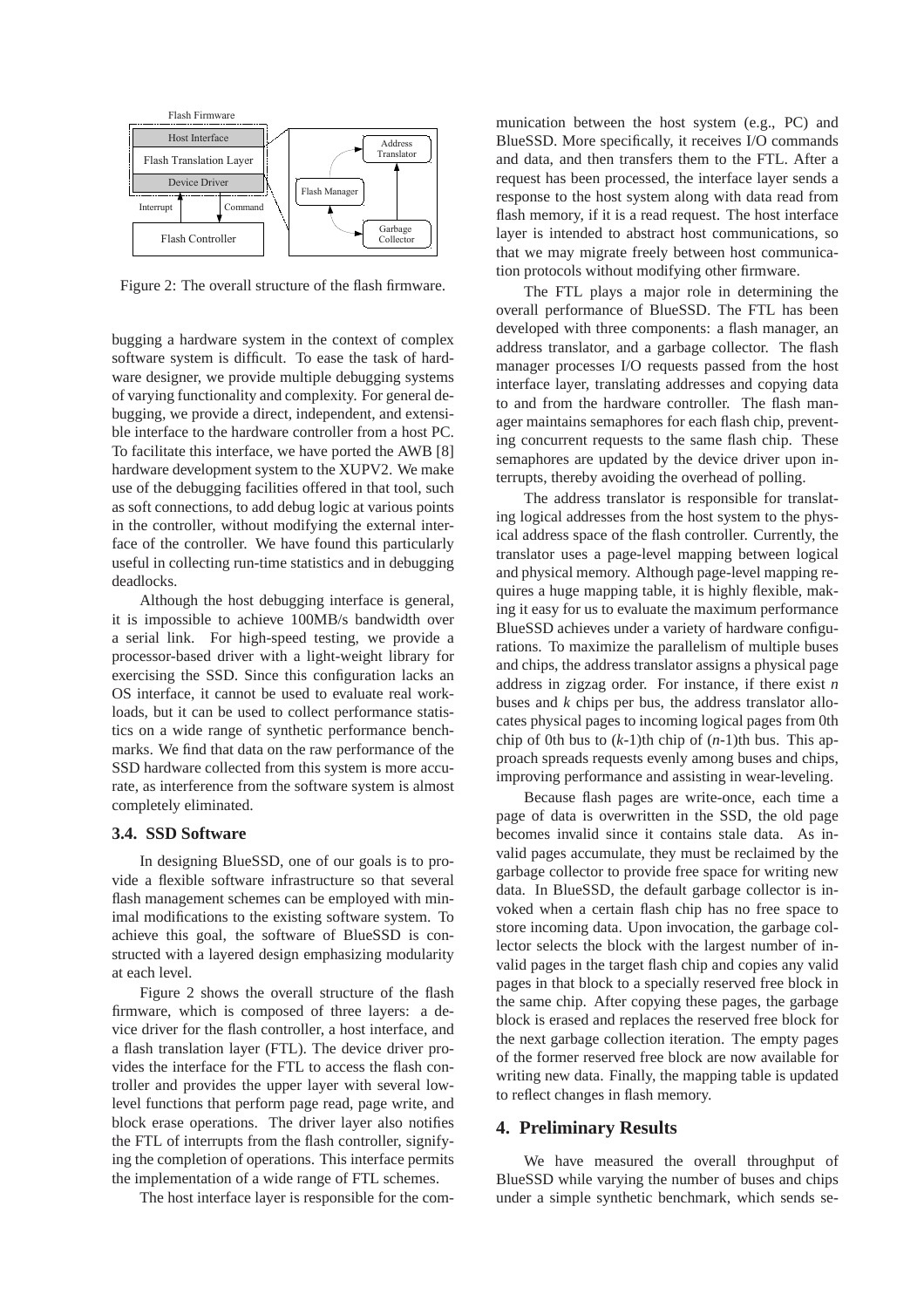

Figure 3: I/O performance of BlueSSD.

quential read and write requests to the flash daughter board. The current version of BlueSSD interacts with the host system (e.g., PC) through an Ethernet-based interface. Due to the narrow bandwidth of this connection, it is difficult to measure the maximum performance that BlueSSD accomplishes. To solve this problem, our evaluations have been performed using modified flash firmware, which generates FTL I/O requests directly. Finally, a special programming method [9] was used for writing data to the MLC chips to achieve SLClike performance.

Figure 3 shows the throughput of BlueSSD using various combinations of buses and chips, ranging from 1 to 4 buses and 1 to 4 chips. The performance of BlueSSD increased in proportion to the number of buses and chips, allowing BlueSSD to handle more I/O requests in parallel. When four buses and four flash chips per bus were used, BlueSSD achieved throughput close to 60MB/s write bandwidth and 110MB/s read bandwidth. This performance is comparable to that of Samsung's 1.8-inch SLC SSD (MCCOE64G8MPP-0VA), which exhibits 80MB/s for a write and 100MB/s for a read.

To analyze the performance in detail, we also examined the breakdown of the response time taken for reading or writing a single page from or to the flash daughter board when four buses and four chips are used. In Figure  $3(c)$ , the system bus is the time consumed by transferring data through PLB and the firmware represents the time taken to execute the firmware. The flash is the time for data to be read from or written to the flash board by the flash controller. The firmware and the system bus, which cannot process more than one I/O request simultaneously, accounted for a small portion of the total elapsed time. The flash controller consumes the majority of time, but this overhead can be mitigated by executing multiple requests in parallel.

#### **5. Conclusion**

This work presents BlueSSD, an open platform for NAND flash-based SSDs, which provides a complete hardware/software environment for flash research. Preliminary results show that BlueSSD delivers sufficient performance for academic research. We are currently researching dynamic, hardware-accelerated compression schemes and conducting a comparative study of FTL algorithms.

We also plan to improve the BlueSSD hardware. To obtain a larger FPGA and higher host bandwidth, we plan to migrate the current BlueSSD to a newer board based on the Xilinx Virtex 5 LX110T [10], which supports the PCI-E interface.

**Acknowledgments:** This work was supported by the National Research Foundation of Korea (NRF) funded by the Ministry of Education, Science and Technology (No. R0A-2007-000-20116-0 and R33-2009-000- 10095-0). The ICT at Seoul National University and IDEC provided research facilities for this study. This work was also supported in part by the Brain Korea 21 Project in 2010. The MIT portion of this work was funded by the National Science Foundation (Grant #CCF-0541164). Research at USCD was funded by the National Science Foundation (Grants NSF0811794 and NSF0643880).

#### **References**

- [1] N. Agrawal et al., "Design Tradeoffs for SSD Performance." In *Proceedings of the USENIX Annual Technical Conference*, pp. 57-70, 2008.
- [2] Bluespec Inc., http://www.bluespec.com.
- [3] A. M. Caulfield et al., "Gordon: Using Flash Memory to Build Fast, Power-Efficient Clusters for Data-Intensive Applications," In *Proceedings of the International Conference on Architectural Support for Programming Languages and Operating Systems*, pp. 217-228, 2009.
- [4] Xilinx Inc., "Virtex-II Pro Development System," http://www.xilinx.com/products/devkits/XUPV2P.htm.
- [5] Linux From Scratch, http://www.linuxfromscratch.org/lfs/.
- [6] M. C. Ng et al., "From WiFi to WiMAX: Techniques for High-Level IP Reuse across Different OFDM Protocols," In *Proceedings of the International Conference on Formal Methods and Models for Codesign*, pp. 71-80, 2007.
- [7] K. Fleming et al., "H.264 Decoder: A Case Study in Multiple Design Points," In *Proceedings of the International Conference on Formal Methods and Models for Codesign*, pp. 165-174, 2008.
- [8] J. S. Emer et al., "Asim: A Performance Model Framework," *IEEE Computer*, Vol. 35, No. 2, 2002.
- [9] S. Lee et al., "FlexFS: A Flexible Flash File System for MLC NAND Flash Memory," In *Proceedings of the USENIX Annual Technical Conference*, pp. 115-128, 2009.
- [10] Xilinx Inc., "XUPV5-LX110T Development System," http://www.xilinx.com/univ/xupv5-lx110t.htm.